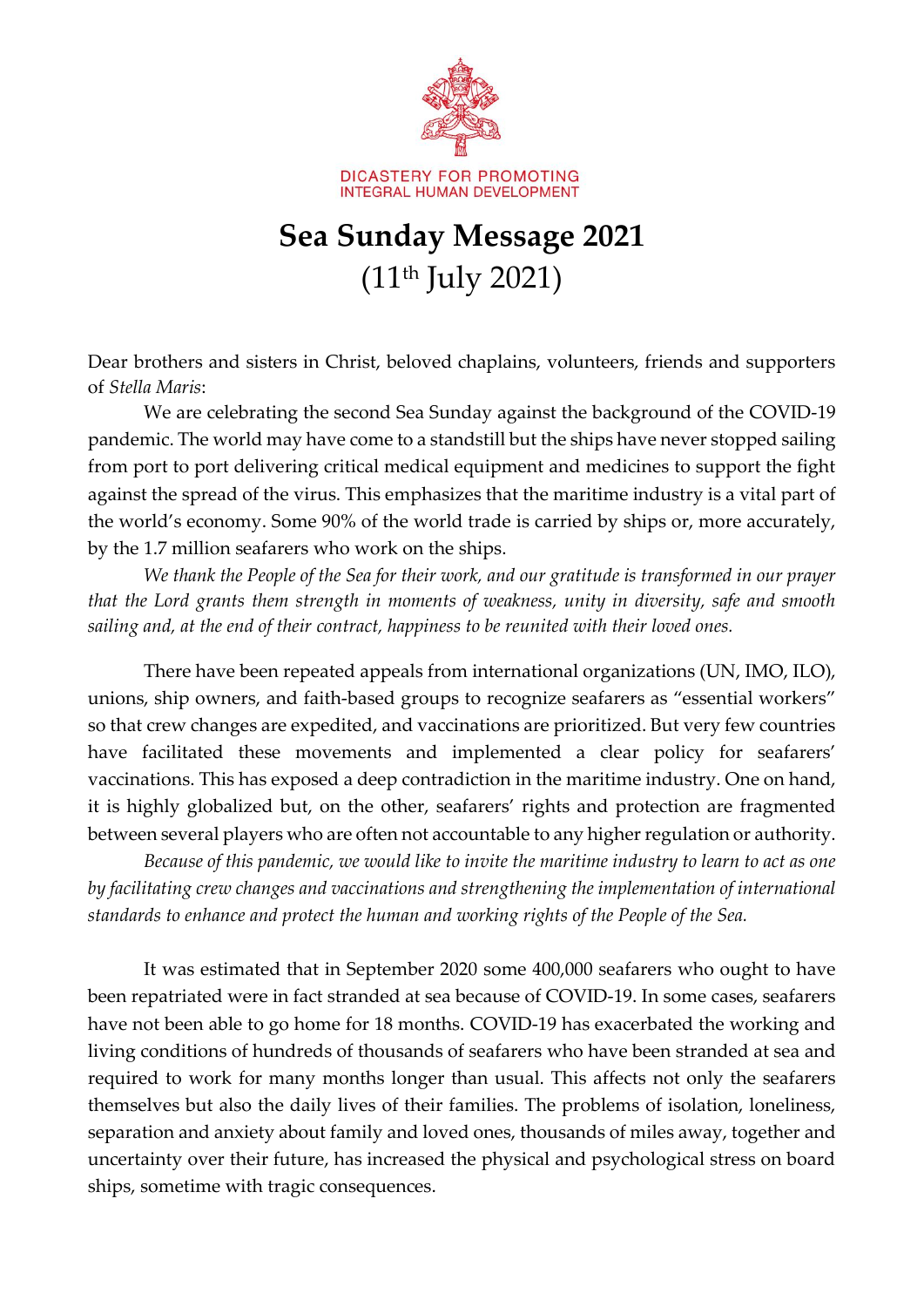*We appeal to ships owners, management companies, agents and recruiters to regard crewmembers as more than "labour force" and remember that they are human beings. We urge the development of working practices, which are based on human dignity rather than profit, and so provide everything, which is necessary to improve the mental, physical and spiritual well-being of seafarers.*

Since January 2021, 38 piracy incidents have been reported including 33 vessels boarded, two attempted attacks, two vessels fired upon, and one vessel hijacked. The number of reported piracy incidents may have decreased but violence against crew is increasing. These are sad reminders of the fragility of a maritime industry, which has already been tested by the pandemic. Seafarers have the right to perform their work without running the risk of being kidnapped, injured or even killed. Furthermore, piracy disrupt the global economy and the constant threat of danger and harm places considerable stress on seafarers and their families.

*We request all governments and international organizations to determine long-lasting solutions to the scourge of piracy, mindful of the need to address the fundamental problem of the inequality in the distribution of goods between countries and the exploitation of natural resources. Moreover, ship-owners should adopt all requisite preventative measures to ensure the safety not only of ships and their cargo, but especially that of seafarers.*

The International Transport Worker's Federation (ITF) has reported a doubling of ship abandonments from 40 in 2019, to 85 in 2020. Abandonment at sea happens for a number of different reasons. The most common reason is the deliberate decision of a shipowner to dispose of a vessel they no longer deem valuable, crew included. Stranded in a foreign country, with wages unpaid, no prospect of immediate income and deprived of food, the abandoned crew are faced with inhumane conditions and their families suffer immediate devastating financial consequences.

In order to prevent the tragic consequences of abandonment at sea, we demand the full *implementation of the new obligations under the Maritime Labor Convention (MLC 2006), which were adopted in 2014 and entered into force in 2017. Ship-owners are required to have compulsory insurance to cover abandonment at sea, to pay for expenses including food, drinking water, medical care and repatriation costs.*

The number of shipwrecks and marine accidents is declining but one is too many, especially when seafarers are injured or die, go missing at sea or are unjustly criminalized and detained indefinitely. Sometimes these happens due to the forces of nature, but there are too many instances of negligence by those who prefer to prioritize profit over safety and security. Every tragedy results in families in despair, children without parents and nowhere to lay a flower and say a prayer.

*We lift our prayers to Mary Star of the Sea, to accompany those who are no longer with us to the safe harbour of heaven and comfort the devastated relatives and friends who are left behind.*